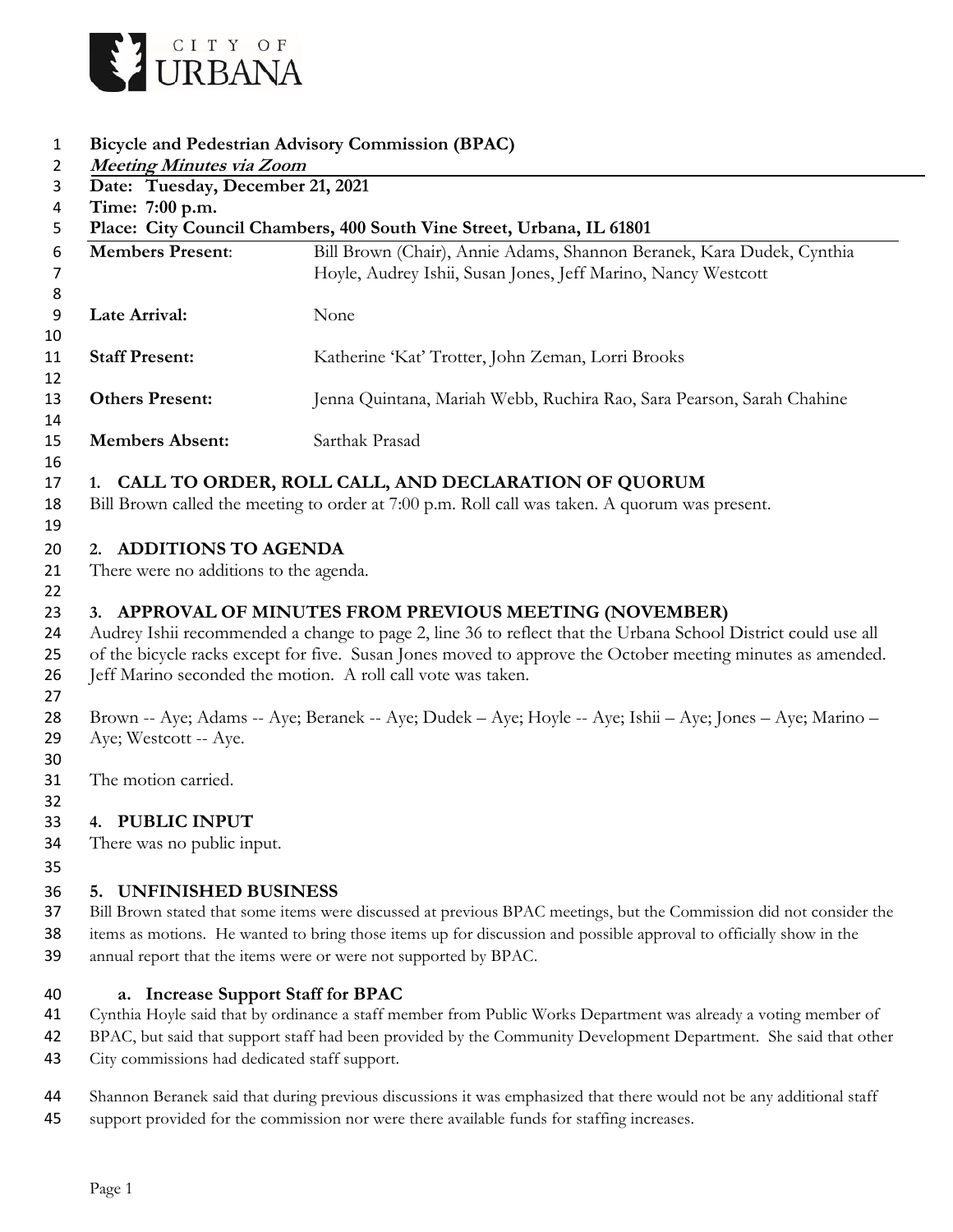

- Cynthia Hoyle moved to request an increase in staff support for BPAC to support BPAC's work to create a safe bicycle and pedestrian infrastructure, which was important for a healthy, vibrant, and equitable community.
- Susan Jones seconded the motion.
- Jeff Marino wanted to clarify that this motion would go to City Council and be incorporated into their City Council goals.
- Bill Brown said that the motion was a recommendation to the City Council and would not automatically become a City
- Council goal. He added that the City Council would have to approve it and budget for it.
- Shannon Beranek said there were several vacancies within the City and not sufficient funds for additional staff members for commission assignments. She noted that current staff members were trying to fill in where possible. She explained that adding more money to the budget would not allow more time for staff to complete additional tasks.
- Cynthia Hoyle stated that it was not BPAC's job to determine how to carry out BPAC recommendations—that was the
- job of the City Council. She said that BPAC's goal was to make the recommendations they thought were necessary to
- 13 indicate what BPAC needed.
- Audrey Ishii said it was important to have the recommendation on record every year if necessary. She mentioned that
- there have been staff members from the Planning Division who have assisted with BPAC in the past, but felt that
- leadership had removed the help as the commission had become relatively activist.
- 17 A roll call vote was taken.
- Brown -- Aye; Adams -- Aye; Beranek -- No; Dudek Aye; Hoyle -- Aye; Ishii Aye; Jones Aye; Marino Aye; Westcott -- Aye.
- 
- 21 The motion carried.
- 

## **b. Prioritize Multi-Jurisdictional Projects for ITEP Applications**

- Discussion followed. It was mentioned that ITEP grants were awarded to areas with underserved populations. The
- Commissioners recommended that staff be more strategic when preparing these applications.
- Shannon Beranek mentioned that the funding and availability of personnel to prepare the applications determine when the applications can be prepared and where the location of the project would be.
- Cynthia Hoyle stated that the two interns could review funding sources for recommended improvements suggested in the Bicycle Master Plan and Pedestrian Master Plan.
- BPAC members removed this as a recommendation to Council.

### **c. Increase Annual Budget for Sidewalk and Path Maintenance**

- Cynthia Hoyle moved to increase the annual budget for sidewalk and path maintenance from \$120,000 to \$250,000 and
- to establish an improvement plan based on sidewalk conditions and gaps with more public input included in the
- decision making process. She stated that the \$250,000 would be 50% of the amount identified in the Capital
- Improvement Plan as necessary for a sustainable sidewalk maintenance plan.
- Shannon Beranek said that annual costs had been identified in the sidewalk inventory recently prepared by the
- Champaign County Regional Planning Commission and would soon be identified by the Equity and Quality of Life
- Project. She mentioned that funds were included in the Capital Improvement Plan to implement the plan. Shannon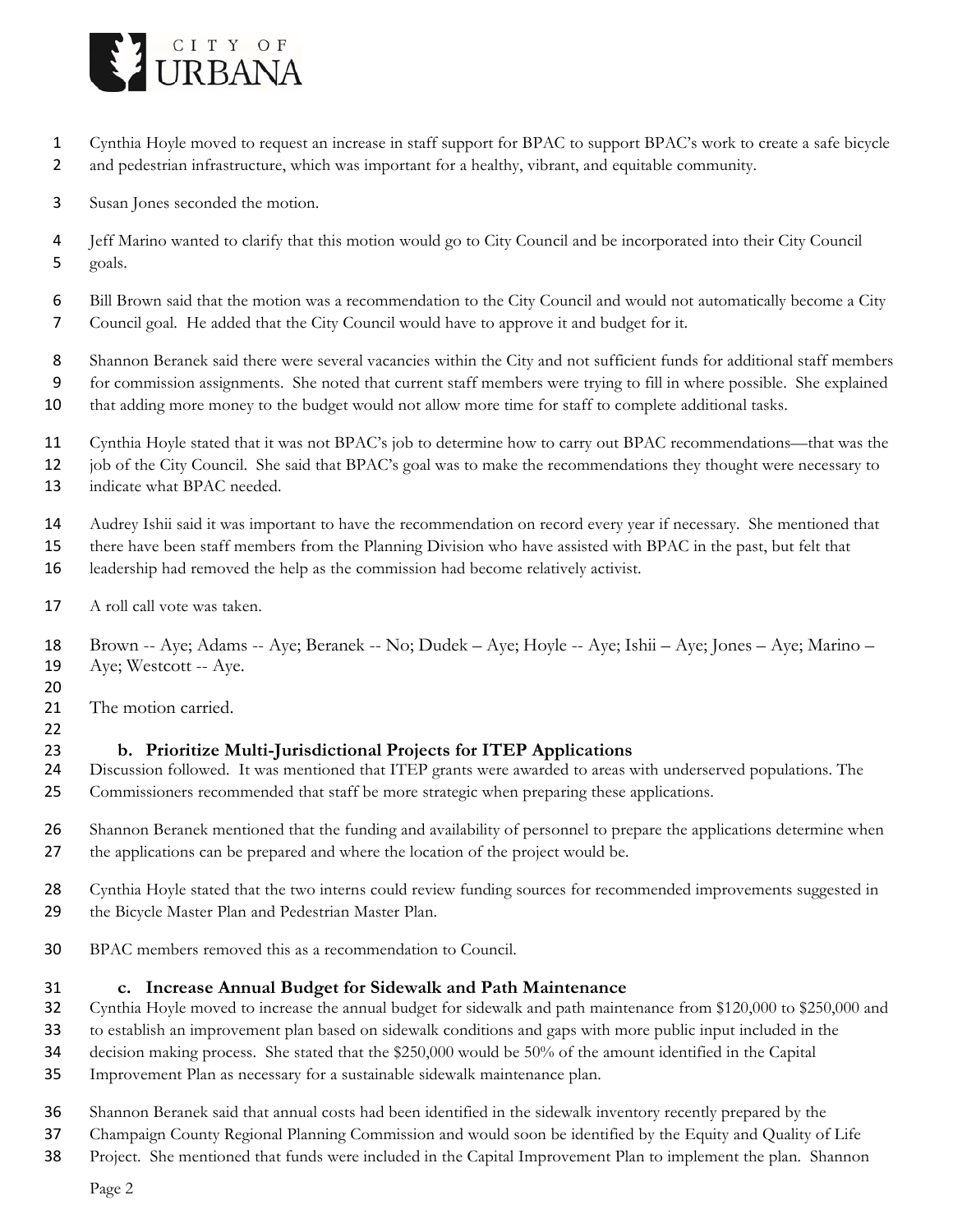

- cautioned about a plan that was based upon public input. She said that where to make improvements should be based
- 2 upon need and not upon the most vocal group requesting improvements since underserved areas may not have
- representation.
- Cynthia Hoyle revised her motion to increase the annual budget for sidewalk and path maintenance from \$120,000 to
- 5 \$250,000 and to establish an improvement plan based on sidewalk conditions and gaps. Susan Jones seconded the motion.
- 7 A roll vote was taken.
- Brown -- Aye; Adams -- Aye; Beranek -- Aye; Dudek Aye; Hoyle -- Aye; Ishii Aye; Jones Aye; Marino 9 Aye; Westcott -- Aye.
- 

11 The motion carried.

 **d. Evaluate Crosswalk at Washington Street and Race Street and Consider Painted-Out Triangular Crosswalk** 

- Bill Brown moved to request that Traffic Commission evaluate the crosswalk visibility at the corner of Washington
- Street and Race Street based upon the presentation given at the September 21, 2021 BPAC meeting. Susan Jones
- 17 seconded the motion.
- Annie Adams suggested a mural be painted at the intersection.
- Shannon Beranek said that engineering staff had already reviewed the intersection and found current configuration
- 20 complied with the Americans with Disabilities Act and other standards the City was required to use.
- Jeff Marino said that it was still important to have BPAC's vote on record to support Bill Brown's recommendation.
- Shannon Beranek stated that a letter had been sent to Bill Brown that outlined why his recommendation were not approved.
- Bill Brown said that he would share the letter with the Commission when he received it.
- 25 A roll call vote was taken.
- 
- Brown -- Aye; Adams -- Aye; Beranek -- Abstained; Dudek Aye; Hoyle -- Aye; Ishii Aye; Jones Aye; Marino – Aye; Westcott -- Aye.
- 
- The motion was approved.
- 

## **e. 2021 Annual Report**

Bill Brown said that there was nothing to discuss about the 2021 Annual Report at this time.

# **6. REPORTS OF CITY OFFICIALS AND STAFF AND REPORTS OF COMMITTEES**

 Shannon Beranek shared with the Commissioners that John Zeman, Urbana City Engineer, would be representing the City on BPAC.

- 
- Cynthia Hoyle said that a Vision Zero flyer was prepared to push out the program to the public.
- (https://peopleforsafestreets.weebly.com/) She said that the Snow Angels program had purchased snow shovels,
- hats, and gloves for anyone who wanted to volunteer to help remove snow from sidewalks this winter. She said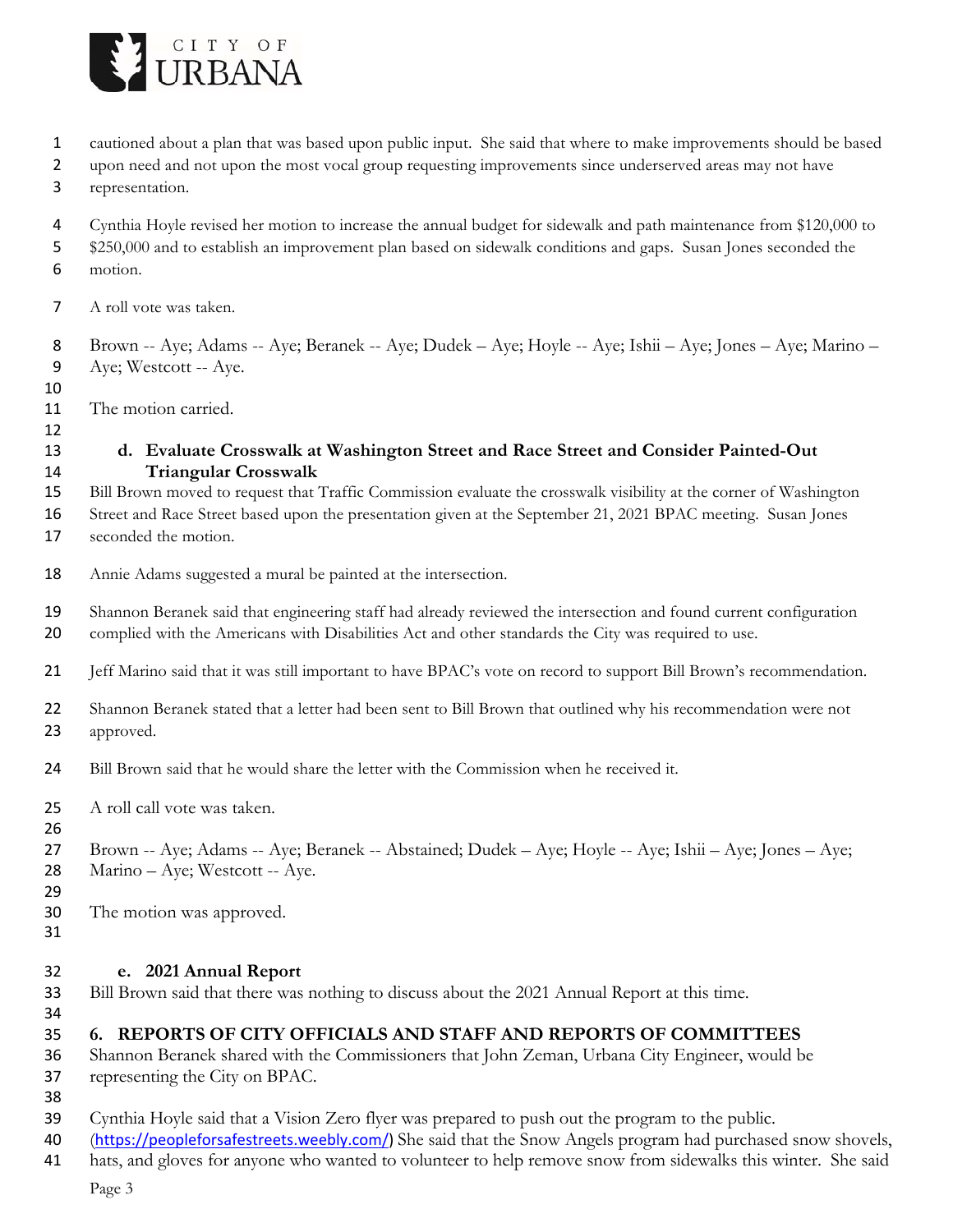

- 1 that information about the program could be found at: http://www.cu-srtsproject.com/snow-removal.html. Bill Brown questioned the re-installation of rumble strips on Windsor Road as part of the upcoming City project on the road. He felt that the rumble strips were inconvenient when making left turns on Windsor Road. He mentioned that Public Works had additional roadwork planned for the upcoming year. Cynthia Hoyle noted that the problems with rumble strips interfering with changing lanes can be addressed by removing the strips at appropriate distances from intersections to allow the lane change before the lane change before the turn. Shannon Beranek further discussed the roadwork mentioned by Bill Brown. She stated that the consultants working on those projects (Windsor Road, Colorado Avenue, Anderson Street and Philo Road) had received copies of the Urbana Bicycle Master Plan and the Urbana Pedestrian Master Plan with guidance to incorporate aspects of those plans into the designs for the improvements on those roadways. **7. NEW BUSINESS a. 2022 Meeting Calendar**  Audrey Ishii moved to approve the 2022 Meeting Calendar. Susan Jones seconded the motion. 20 A roll call vote was taken. Brown -- Aye; Adams -- Aye; Beranek -- Aye; Dudek – Aye; Hoyle -- Aye; Ishii – Aye; Jones – Aye; Marino – 23 Aye; Westcott -- Aye. The motion was approved. **b. Improving Bus Stops Near Bike Lanes—Cynthia Hoyle**  Cynthia Hoyle reviewed the operation of bus stops near bike lanes on Green Street with Nancy Westcott. They made the following recommendations: (1) There was a lack of contrast between the pavement where the bike lanes were and the sidewalks on the University of Illinois part of the MCORE project; add green paint to the bike path next to the Illini Union and the Transit Plaza bus stops and add a white line to the bike path next to
	- the Transit Plaza bus stop on the east side.. (2) There were no truncated domes on the south side of the bus stop near the Illini Union; add truncated domes to the bus stop on Green Street in front of the Illini Union on the south side. (3) The audio sounds for the signals were different for different traffic signals—the lack of a consistent sound made it difficult to discern what the signal was indicating; standardize audio announcement at the signalized intersections for both cities, the University of Illinois, and IDOT signalized locations. And (4) A webpage should be created with information for those with impairments that include information for both cities, University of Illinois, and Mass Transit District.
	-

 Nancy Westcott said there was no assistance found on the Champaign-Urbana Mass Transit District's website for persons with visual impairments. She expressed concern that the busses did not announce their locations when they approached the bus stops. She said it would be helpful to have the phone number for Urbana Public Works on the signal so they could be notified when the audible signals were not working.

- 
- Cynthia Hoyle recommended presenting these concerns to the Champaign-Urbana Urbanized Area
- Transportation Study (CUUATS) group on behalf of BPAC.
- 
- Susan Jones moved to ask Cynthia Hoyle and Nancy Westcott present these concerns to CUUATS on behalf of BPAC. Jeff Marino seconded the motion.